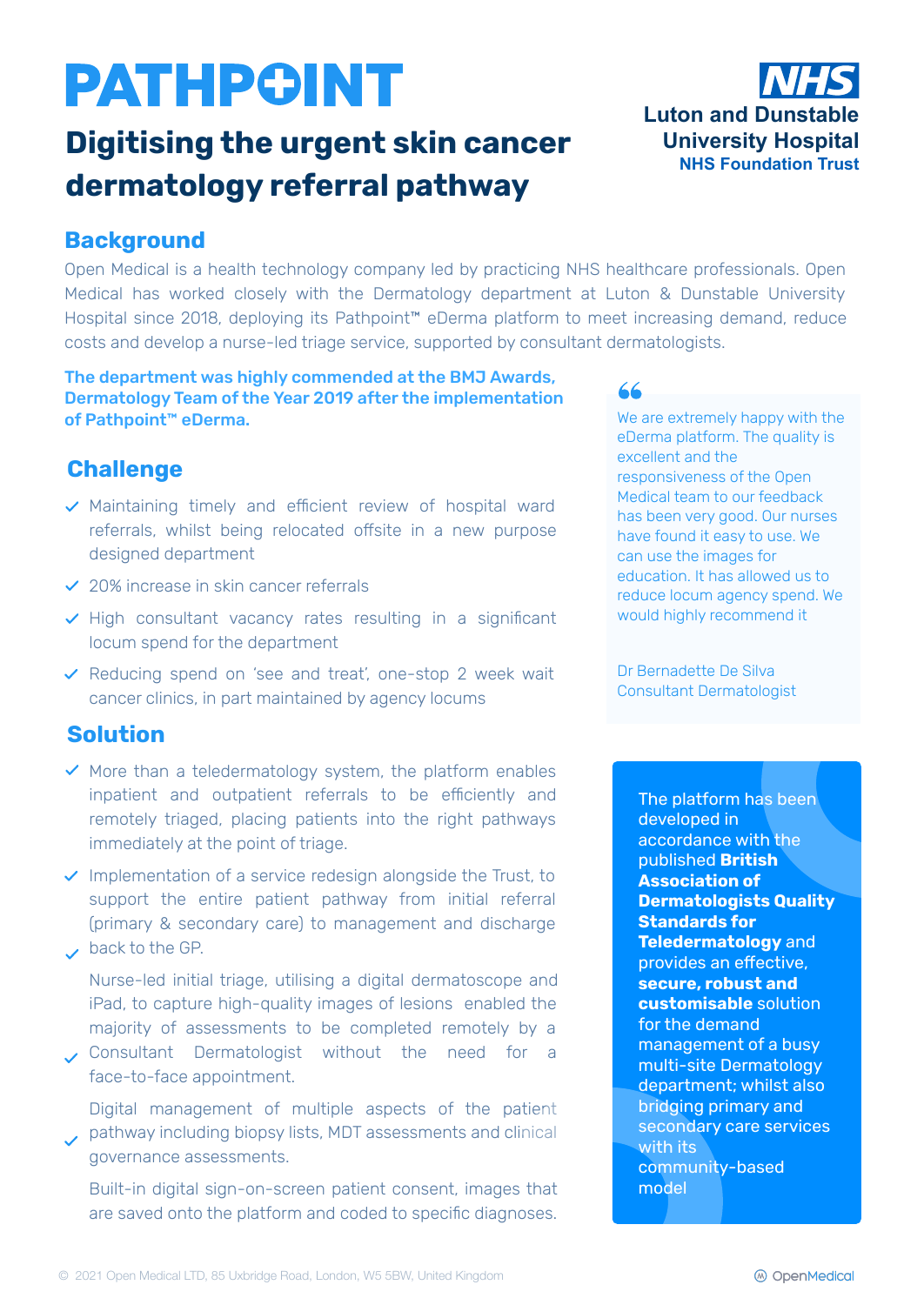#### **Key Improvements**

**01**

Reduction in face to face appointments, resulting in a significant increase in efficiencies and direct cost saving with regards to locum spend, as well reduced indirect costs

**02**

Improvement of working practices and reduction in unnecessary travel, as the platform was able to facilitate improved inpatient review of patients. Patients did not need to attend an unnecessary face-to-face clinic appointment

Data is captured in real-time and coded using the internationally recognised SNOMED-CT coding. As a result Pathpoint eDerma is able to support the trust with ongoing audit and quality improvement activities

**03**



#### **Results**



Reduction Face-to-Face appointments of clinicians agreed that Pathpoint™ eDerma improved their working practice, efficiency of managing patients, and reduced the number of unnecessary face-to-face appointments.

of the 53 patients included in the survey reported satisfaction with the newly implemented model of care, and that they would recommend the service to their family and friends.

**48h** Achieved target dermatology consultant assessment time for 97% of urgent skin cancer referrals

Potential cost saving identified from the department scaling from **£ 132K** 5 to 9 eDerma sessions a week